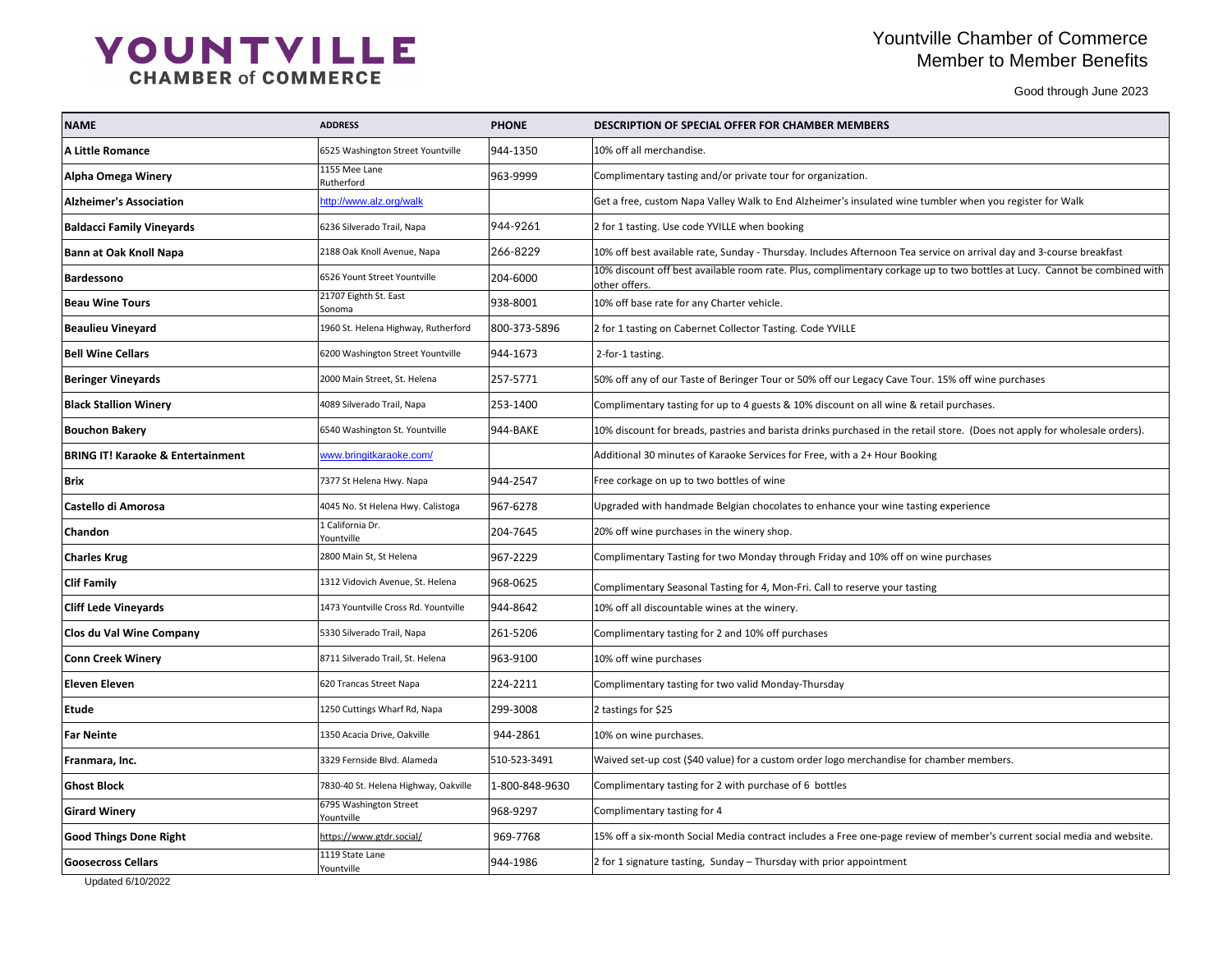### Yountville Chamber of Commerce Member to Member Benefits

Good through June 2023

| day – Thursday with advance reservation                 |
|---------------------------------------------------------|
|                                                         |
|                                                         |
| scount on all current release wines for purchase        |
|                                                         |
|                                                         |
|                                                         |
|                                                         |
|                                                         |
|                                                         |
| ise.                                                    |
|                                                         |
|                                                         |
|                                                         |
| ay through Thurs., Nov. - April, excluding certain room |
|                                                         |
| ay through Thurs., Nov. - April, excluding certain room |
| llysis for your business.                               |
| ncy؛                                                    |
|                                                         |
| ntment.                                                 |
|                                                         |
|                                                         |
| эs.                                                     |

# YOUNTVILLE

| <b>NAME</b>                                                                        | <b>ADDRESS</b>                          | <b>PHONE</b>   | <b>DESCRIPTION OF SPECIAL OFFER FOR CHAMBER MEMBERS</b>                                                                                                          |  |
|------------------------------------------------------------------------------------|-----------------------------------------|----------------|------------------------------------------------------------------------------------------------------------------------------------------------------------------|--|
| <b>Graze Provisions</b>                                                            | www.grazeprovisions.com                 | 805-722-0323   | 10% on grazing boards -Available Thurs-Sun with 48 hrs notice                                                                                                    |  |
| <b>Grgich Hills Estate</b>                                                         | 1829 St. Helena Hwy.<br>Rutherford      | 963-2784       | Complimentary tasting for 4                                                                                                                                      |  |
| <b>Hall Wines</b>                                                                  | 401 So. St. Helena Hwy. Saint Helena    | 967-2626       | 2-for-1 Tasting daily from 10:00 a.m. to 2:00 p.m.                                                                                                               |  |
| <b>Handwritten Wines</b>                                                           | 6740 Washington St. Yountville          | 944-8523       | Extra taste of member wine                                                                                                                                       |  |
| <b>Heron House</b>                                                                 | 6484 Washington St. Yountville          | 947-7039       | 10% discount on retail items and two for one courtyard tastings Monday - Thursday with advance reservation                                                       |  |
| <b>Hill Family Estate</b>                                                          | 6512 Washington St. Yountville          | 944-9580       | Complimentary tasting for 2 and 10% off purchases                                                                                                                |  |
| <b>Hilton Garden Inn</b>                                                           | 3585 Solano Ave. Napa                   | 252-0444       | 20% off room rate. Black out dates apply                                                                                                                         |  |
| <b>Hoopes Vineyard</b>                                                             | 6204 Washington St. Napa,               | 944-1869       | \$100 per person table minimum waved for up to 4 guests and 10% discount on all current release wines for purchase                                               |  |
| Hope's Chest                                                                       | jennysrus@att.net                       |                | 10% off purchases and no tax                                                                                                                                     |  |
| <b>Howell Mountain Vintners &amp; Growers Association sampeters</b> hmyga@live.com |                                         | 965-2665       | 20% discount on tickets to Howell Mountain wine tasting events                                                                                                   |  |
| <b>Ivy Paperie   Yountville</b>                                                    | www.ivyyountville.com                   |                | 10% off first whole sale order                                                                                                                                   |  |
| <b>Jarvis</b>                                                                      | 2970 Monticello Road                    | 696-0907       | Complimentary Tasting for 2 Monday - Thursday                                                                                                                    |  |
| <b>JCB Tasting Salon</b>                                                           | 6505 Washington St. Yountville          | 934-8237       | 20% off on wines & tasting flights                                                                                                                               |  |
| <b>Jessup Cellars</b>                                                              | 6740 Washington Street, Yountville      | 944-8523       | Extra taste of wine and 10% discount on bottle purchases                                                                                                         |  |
| <b>Kelly's Filling Station and Wine Shop</b>                                       | 6795 Washington St., Ste. F, Yountville | 944-8165       | 3% off fuel, which must be paid in the market, and 10% off merchandise.                                                                                          |  |
| Kenneth   Raymond Design                                                           | www.kennethraymonddesign.com            | 760-815-7826   | 3 hour design consultation                                                                                                                                       |  |
| <b>Kollar Chocolates</b>                                                           | 6525 Washington Street Yountville       | 738-6750       | 10% off pre-packaged chocolates.                                                                                                                                 |  |
| La Cave                                                                            | lacavewines.com                         | 585 305-8593   | 15% off purchases and free shipping code YOUNT                                                                                                                   |  |
| Lavender                                                                           | 2020 Webber<br>Yountville               | 944-1388       | 25% off regular rates plus a complimentary bottle of wine. Valid Sunday through Thurs., Nov. - April, excluding certain room<br>types and based on availability. |  |
| <b>Lucy Restaurant &amp; Bar</b>                                                   | 6526 Yount Street                       | 204-6030       | Complimentary corkage on first bottle of wine                                                                                                                    |  |
| <b>Maison Fleurie</b>                                                              | 6529 Yount St.<br>Yountville            | 944-2056       | 25% off regular rates plus a complimentary bottle of wine. Valid Sunday through Thurs., Nov. - April, excluding certain room<br>types and based on availability. |  |
| Malloy Imrie & Vasconi Insurance Services                                          | 899 Adams St., Ste. C, St. Helena       | 963-2777       | Winery and Vineyard programs; complimentary coverage and risk analysis for your business.                                                                        |  |
| <b>MCE</b>                                                                         | http://www.mcecleanenergy.org           | (415) 464-6015 | No-cost virtual home or business energy assessment for energy efficiency                                                                                         |  |
| <b>Merryvale Vineyards</b>                                                         | 1000 Main St., St. Helena               | 963-7777       | 25% off current release wines (Profile excluded).                                                                                                                |  |
| <b>Miner Family Winery</b>                                                         | 7850 Silverado Trail                    | 944-9500       | 2 for 1 Current Release Tastings, Monday - Thursday with prior appointment.                                                                                      |  |
| <b>Montecristi Panama Hats</b>                                                     | 6525 Washington St. Yountville          | 944-2870       | 10% discount on all merchandise.                                                                                                                                 |  |
| Mustards Grill                                                                     | 7399 St. Helena Hwy., Napa              | 944-1780       | Free corkage                                                                                                                                                     |  |
| Napa Cellars                                                                       | 7481 S. St. Helena Hwy., Oakville       | 944-2565       | Complimentary tastings for 4 & 30% off current release wine purchases.                                                                                           |  |

Updated 6/10/2022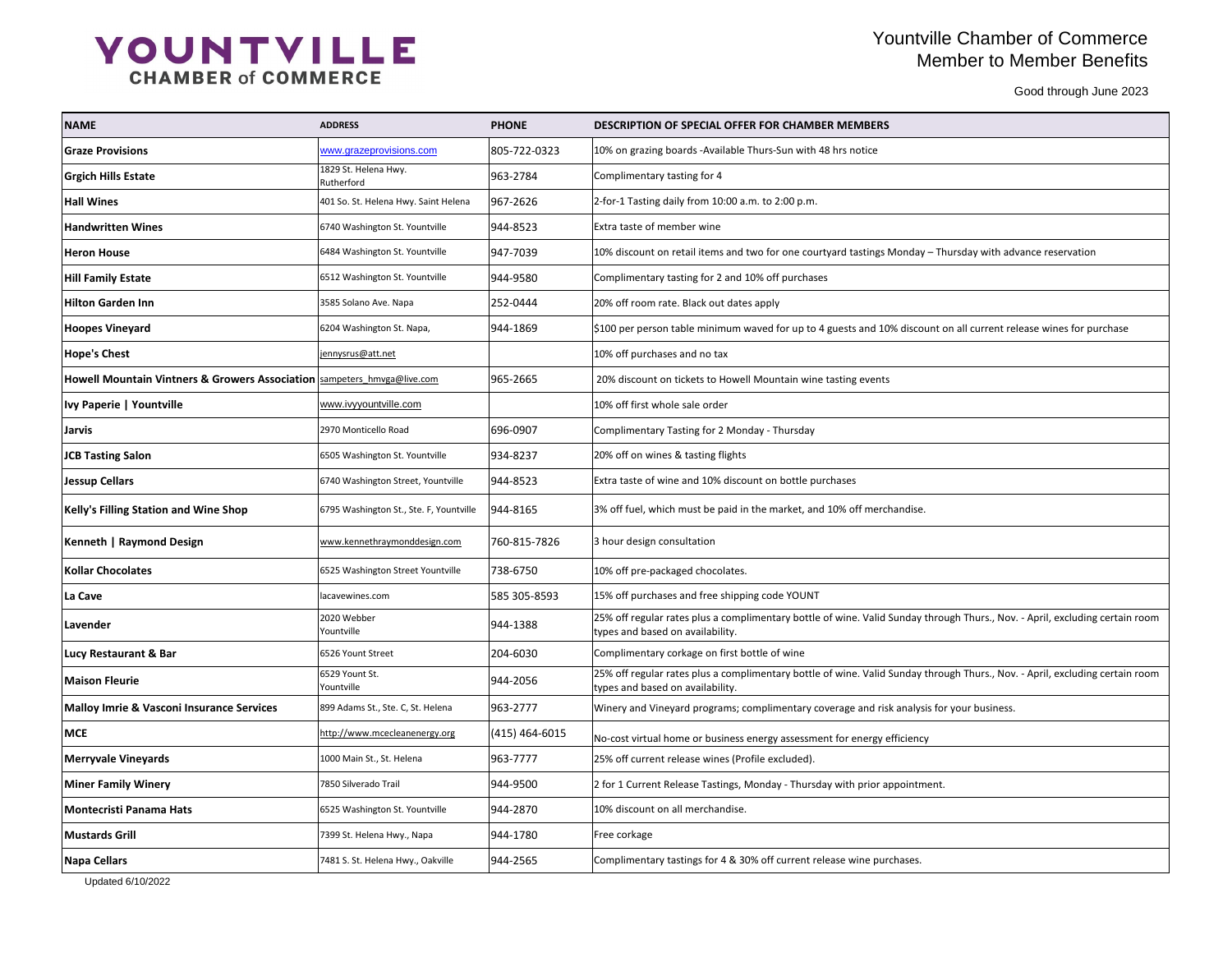### Yountville Chamber of Commerce Member to Member Benefits

Good through June 2023

| iny other promotions.                                 |
|-------------------------------------------------------|
| lot valid on holidays and special events, Good for 1  |
|                                                       |
|                                                       |
|                                                       |
|                                                       |
|                                                       |
|                                                       |
|                                                       |
|                                                       |
|                                                       |
|                                                       |
|                                                       |
|                                                       |
|                                                       |
| nental breakfast and evening wine & cheese reception. |
| lise.                                                 |
| nd 20% on clients' wines.                             |
|                                                       |
|                                                       |
|                                                       |
| ed, 20% off wine & merch purchases, Available Monday  |
| quired.                                               |
| эs.                                                   |
|                                                       |
|                                                       |

# YOUNTVILLE

|                                                 |                                      | <b>PHONE</b>     | <b>DESCRIPTION OF SPECIAL OFFER FOR CHAMBER MEMBERS</b>                                                                                  |
|-------------------------------------------------|--------------------------------------|------------------|------------------------------------------------------------------------------------------------------------------------------------------|
| Napa Valley Aloft, Inc.                         | 6525 Washington St.<br>Yountville    | 944-4400         | 10% off Adventure Aloft Monday - Friday                                                                                                  |
| Napa Valley Balloons, Inc.                      | 6795 Washington St.<br>Yountville    | 944-0228         | \$275 per person Balloon ride includes post-flight sparkling wine toast                                                                  |
| <b>Napa Valley Bike Tours&amp; Rentals</b>      | 6500 Washington St. Yountville       | 944-2953         | 25% discount Bike Rental and 10% discount Bike Tours.                                                                                    |
| <b>Napa Valley Lodge</b>                        | 2230 Madison St.<br>Yountville       | 944-2468         | 10% off the best available rate Sunday thru Thursday; Not valid with any other promotions.                                               |
| <b>Napa Valley Wine Train</b>                   | 1275 McKinstry, Napa                 | 253-2160         | Promo Code: YVLO21, 15% off Gourmet Lunch and Gourmet Dinner, Not valid on holidays and special events, Good for 1<br>Local and 3 guests |
| <b>Paradigm Winery</b>                          | 1277 Dwyer Rd.<br>Oakville           | 944-1683         | Complimentary tour and tasting for four                                                                                                  |
| <b>Pestoni Family Wines</b>                     | 1673 St. Helena Hwy<br>Rutherford    | 963-0544         | Complimentary tasting and 10% discount on current release wines.                                                                         |
| <b>Platypus Tours</b>                           | 182 Camino Oruga, Napa               | 253-2723         | 10% off "Join-in Tours" for up to four people.                                                                                           |
| <b>Pope Valley Winery</b>                       | 6613 Pope Valley Rd. Pope Valley     | 965-1246         | Complimentary tastings and 15% discount on wine purchases.                                                                               |
| <b>Prager Winery &amp; Port Works</b>           | 1281 Lewelling Lane St. Helena       | $ 963 - 7678 $   | Complimentary tasting for two                                                                                                            |
| Priest Ranch                                    | 6488 Washington St. Yountville       | 967-8414         | Complimentary tasting for four Monday - Thursday                                                                                         |
| <b>RAM Wine Country Tours</b>                   | 139 Vineyard Circle, Yountville      | 925-523-9999     | 10% off service.                                                                                                                         |
| <b>Ranch Market Too!</b>                        | 6498 Washington Street<br>Yountville | 944-2662         | 10% off six bottles of wine                                                                                                              |
| <b>Rancho Caymus Inn</b>                        | 1140 Rutherford Rd, Rutherford       | 200-9300         | 15% off best available rate.                                                                                                             |
| <b>Regusci Winery</b>                           | 5584 Silverado Trail, Napa           | 254-0403         | Complimentary tasting for two. Reservation required.                                                                                     |
| <b>RH Yountville</b>                            | 6725 Washington Street               | 339-4654         | Free Corkage on first bottle of wine                                                                                                     |
| <b>Rides By Me</b>                              | https://www.ridesbyme.com/           | $(415)$ 305-8229 | 15% off sidecar rides                                                                                                                    |
| <b>Robert Mondavi Winery</b>                    | 7801 St. Helena Hwy., Oakville       | 888-766-6328     | 20% off all discountable wines at the winery.                                                                                            |
| Senza                                           | 4066 Howard Lane, Napa               | 253-0337         | 15% off best available rate, Sunday thru Thursday only. Includes continental breakfast and evening wine & cheese reception.              |
| Sequoia Grove Vineyards                         | 8338 St. Helena Hwy. Oakville        | 944-2945         | Complimentary tasting for four and 15% Discount wine and merchandise.                                                                    |
| <b>Silenus Winery</b>                           | 5225 Solano Avenue Napa              | 299-3930         | Complimentary tastings for four and 30% discount on Silenus wines and 20% on clients' wines.                                             |
| <b>Silver Trident Winery, LLC</b>               | 6495 Washington Street               | 305-458-5454     | 2 for 1 tasting                                                                                                                          |
| <b>Silverado Vineyards</b>                      | 6121 Silverado Trail, Napa           | 257-1770         | 30% off tastings and purchases                                                                                                           |
| <b>Standard Textile</b>                         | StandardTextileHome.com              |                  | 20% off end of summer promo on StandardTextileHome.com                                                                                   |
| <b>Sterling Vineyards</b>                       | 1111 Dunaweal Lane<br>Calistoga      | 942-3051         | Complimentary upgrade to Silver when the Signature Tour is purchased, 20% off wine & merch purchases, Available Monday<br>thru Friday    |
| <b>Stewart Cellars</b>                          | P.O. Box 68 Rutherford               | 963-9160         | 2 for 1 tastings Monday through Thursday. Advanced reservations required.                                                                |
| <b>Sutter Home</b>                              | 277 So. St. Helena Highway           | 963-3104         | Complimentary tastings for 4 & 30% off current release wine purchases.                                                                   |
| <b>The Cottages of Napa Valley</b>              | 1012 Darms Lane<br>Napa              | 252-7810         | 10% discount on best available room rate Sunday-Thursday                                                                                 |
| <b>The Hess Collection</b><br>Updated 6/10/2022 | 4411 Redwood Road Napa               | 255-1144         | 10% off experiences and wine purchases                                                                                                   |